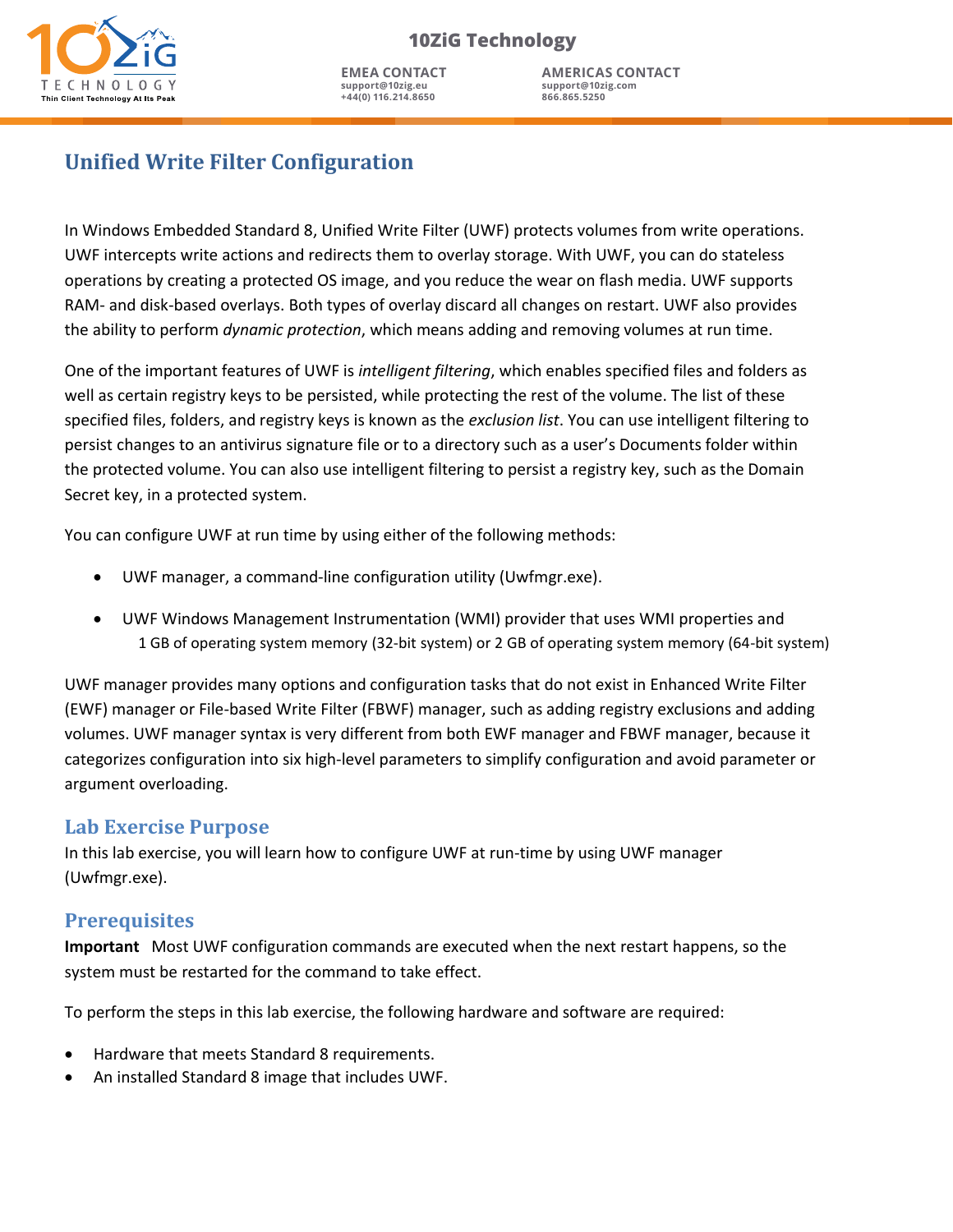# H N hin Client Technology At Its I

**10ZiG Technology**

**EMEA CONTACT support@10zig.eu +44(0) 116.214.8650**

**AMERICAS CONTACT support@10zig.com 866.865.5250**

**Note** By default, UWF is disabled and there are no protected volumes, files, or folders in the exclusion list.

For more information, see *Media and Requirements* in the Standard 8 documentation.

# **Step 1: Ensure that your device will start and perform well after UWF is enabled**

In this step, you will change system settings that can prevent your device from starting after UWF is enabled or that can cause poor performance.

- 1. On the embedded device, open a command prompt as an administrator. For Windows Shell, to open a command prompt, do the following:
	- a. In Windows Explorer, navigate to \Windows\System32,right-click cmd.exe, and then click **Run as Administrator**.
	- b. Accept the User Account Control (UAC) prompt.
- 2. To change UWF so that it does not prevent your device from starting, at the command prompt, type the following command:

bcdedit /set {current} bootstatuspolicy ignoreallfailures

3. To disable indexing service, type the following command:

sc config cisvc start= disabled

4. To disable Prefetch/SuperFetch services, type the following command:

sc config sysmain start= disabled

5. To disable system restore, run the following Visual Basic script:

```
strComputer = "."
Set objWMIService = GetObject("winmgmts:"
    & "{impersonationLevel=impersonate}!\\" _ 
    & strComputer & "\root\default")
Set objItem = objWMIService.Get("SystemRestore")
```

```
errResults = objItem.Disable("")
```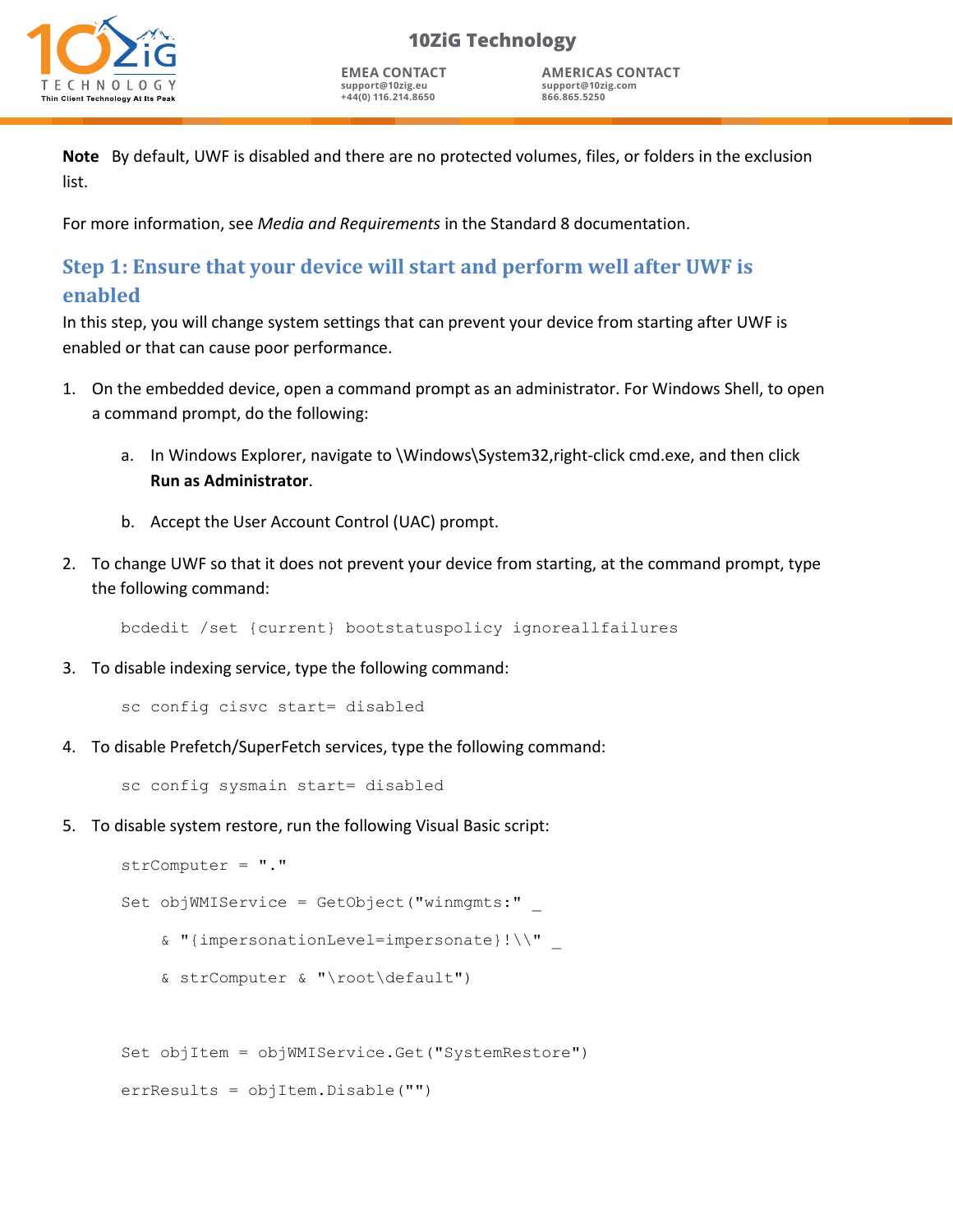

**EMEA CONTACT support@10zig.eu +44(0) 116.214.8650**

**AMERICAS CONTACT support@10zig.com 866.865.5250**

# **Step 2: Protect a volume on a Standard 8 system**

In this step, you will use UWF to protect a volume on a Standard 8 system.

- 1. On the embedded device, open a command prompt as an administrator. For Windows Shell, to open a command prompt, do the following:
	- a. In Windows Explorer, navigate to \Windows\System32, right-click cmd.exe, and then click **Run as Administrator**.
	- b. Accept the UAC prompt.
- 2. To get UWF help, at the command prompt, type  $\text{uwfmgr.exe.}$

The following help and usage information for high-level parameters appears.

| 蔮                                                                                                               | Administrator: C:\Windows\System32\cmd.exe                                                                                                                                                                                                                                                                                                                                                      | ж |
|-----------------------------------------------------------------------------------------------------------------|-------------------------------------------------------------------------------------------------------------------------------------------------------------------------------------------------------------------------------------------------------------------------------------------------------------------------------------------------------------------------------------------------|---|
| C:\Windows\system32>uwfmgr.exe                                                                                  | Unified Write Filter Configuration Utility version 6.2.8175<br>Copyright (C) Microsoft Corporation. All rights reserved.                                                                                                                                                                                                                                                                        |   |
|                                                                                                                 | wfmgr[.exe] parameter [commands] [arguments]                                                                                                                                                                                                                                                                                                                                                    | E |
| Description:                                                                                                    | Configures Unified Write Filter (UWF) lockdown options.                                                                                                                                                                                                                                                                                                                                         |   |
| Parameter List:<br>filter<br>overlay<br>volume<br>file<br>registry<br>get-config<br>hext sessions.<br>help or ? | Configures and displays UWF settings such as filtering state.<br>Configures and displays overlay settings.<br>Configures and displays volume filtering settings.<br>Configures and displays file exclusion settings.<br>Configures and displays registry key exclusion settings.<br>Displays all configuration information for both the current and<br>Displays help for high-level parameters. |   |
| Examples:<br>$uvf$ mgr.exe get-config<br>uwfmgr.exe filter enable<br>uwfmgr.exe volume protect c:               |                                                                                                                                                                                                                                                                                                                                                                                                 |   |
|                                                                                                                 | For more information about these UWFMGR parameters and their arguments, specify<br>a parameter immediately before help (e.g. uwfmgr.exe filter help).                                                                                                                                                                                                                                           |   |

**Note** To get help and usage information for any high-level parameter, run uwfmgr.exe %parameter name% without any arguments, for example, uwfmgr.exe filter.

3. To check UWF settings, type uwfmgr.exe get-config.

The configuration status for the current session and the next session after restarting appears, including outcome information includes the Filter status, Overlay settings, Volume protection settings including file exclusion, and registry exclusion settings as shown in the following figure.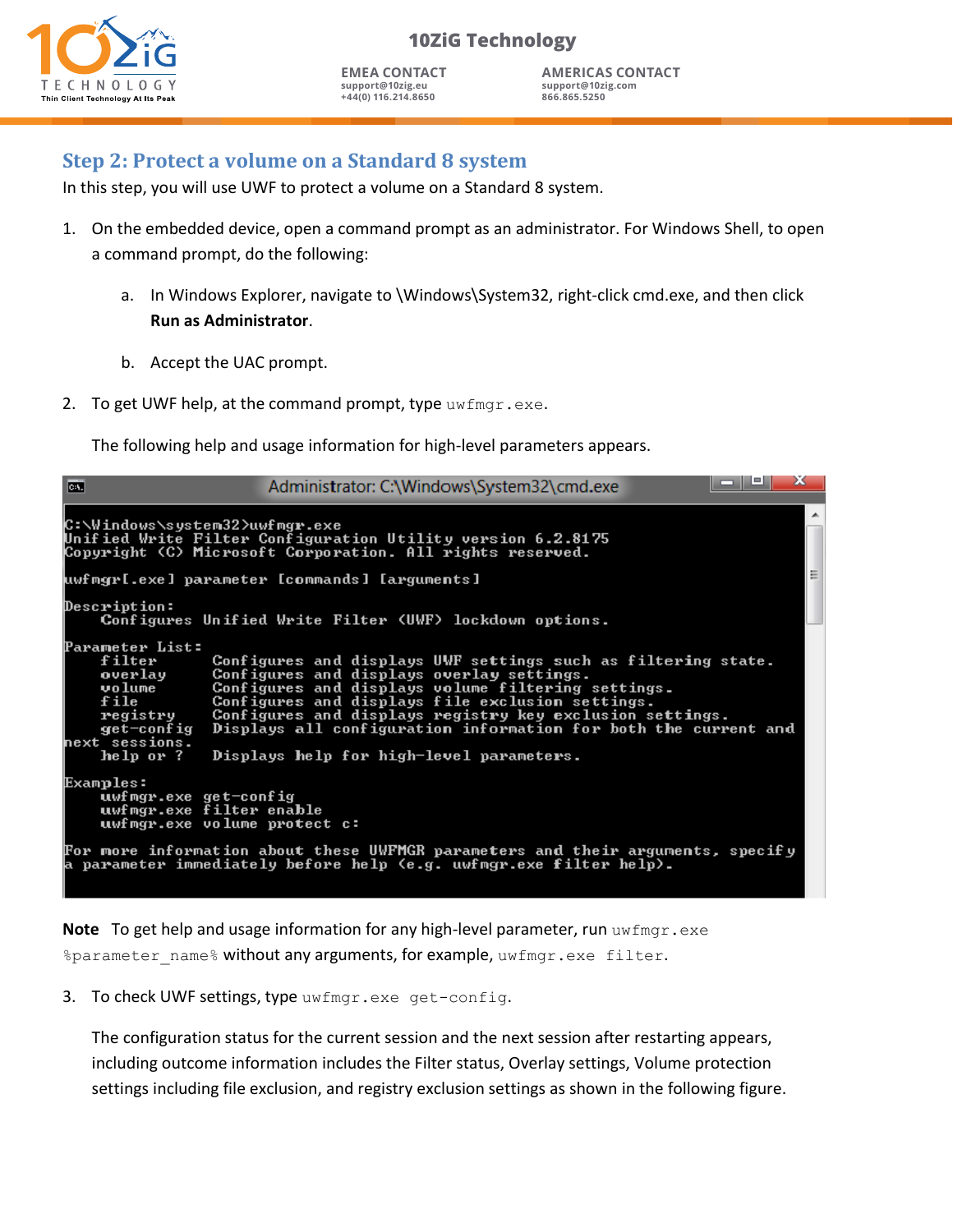

**EMEA CONTACT support@10zig.eu +44(0) 116.214.8650**

**AMERICAS CONTACT support@10zig.com 866.865.5250**

| 回<br>х<br>Administrator: C:\Windows\System32\cmd.exe<br>œ                                                                                                             |  |
|-----------------------------------------------------------------------------------------------------------------------------------------------------------------------|--|
| C:\Windows\system32>uwfmgr.exe get-config<br>Unified Write Filter Configuration Utility version 6.2.8175<br>Copyright (C) Microsoft Corporation. All rights reserved. |  |
| Ξ<br>Current Session Settings                                                                                                                                         |  |
| <b>FILTER SETTINGS</b><br>Filter state:<br>0FF<br><b>HORM</b> state:<br><b>OFF</b><br>N/A<br>Pending commit:                                                          |  |
| <b>WUERLAY SETTINGS</b><br>RAM<br>$I$ ype :<br>4096 MB<br>Maximum size:<br>Warning Threshold:<br>512 MB<br>Critical Threshold: 1024 MB                                |  |
| <b>NOLUME SETTINGS</b>                                                                                                                                                |  |
| <b>IREGISTRY EXCLUSIONS</b>                                                                                                                                           |  |
| Next Session Settings                                                                                                                                                 |  |
| <b>FILTER SETTINGS</b><br><b>Filter state:</b><br><b>OFF</b><br>HORM state:<br><b>OFF</b><br>Pending commit:<br>N/A                                                   |  |
| OUERLAY SETTINGS<br><b>RAM</b><br>Type:<br>Maximum size:<br>4096 MB<br>Warning Threshold:<br>512 MB<br>Critical Threshold: 1024 MB                                    |  |
| <b>UOLUME SETTINGS</b>                                                                                                                                                |  |
| REGISTRY EXCLUSIONS                                                                                                                                                   |  |

4. To enable UWF, type uwfmgr.exe filter enable.

After you restart, the filter is enabled for the next session as shown in the following figure.



5. To check UWF status, type uwfmgr.exe get-config.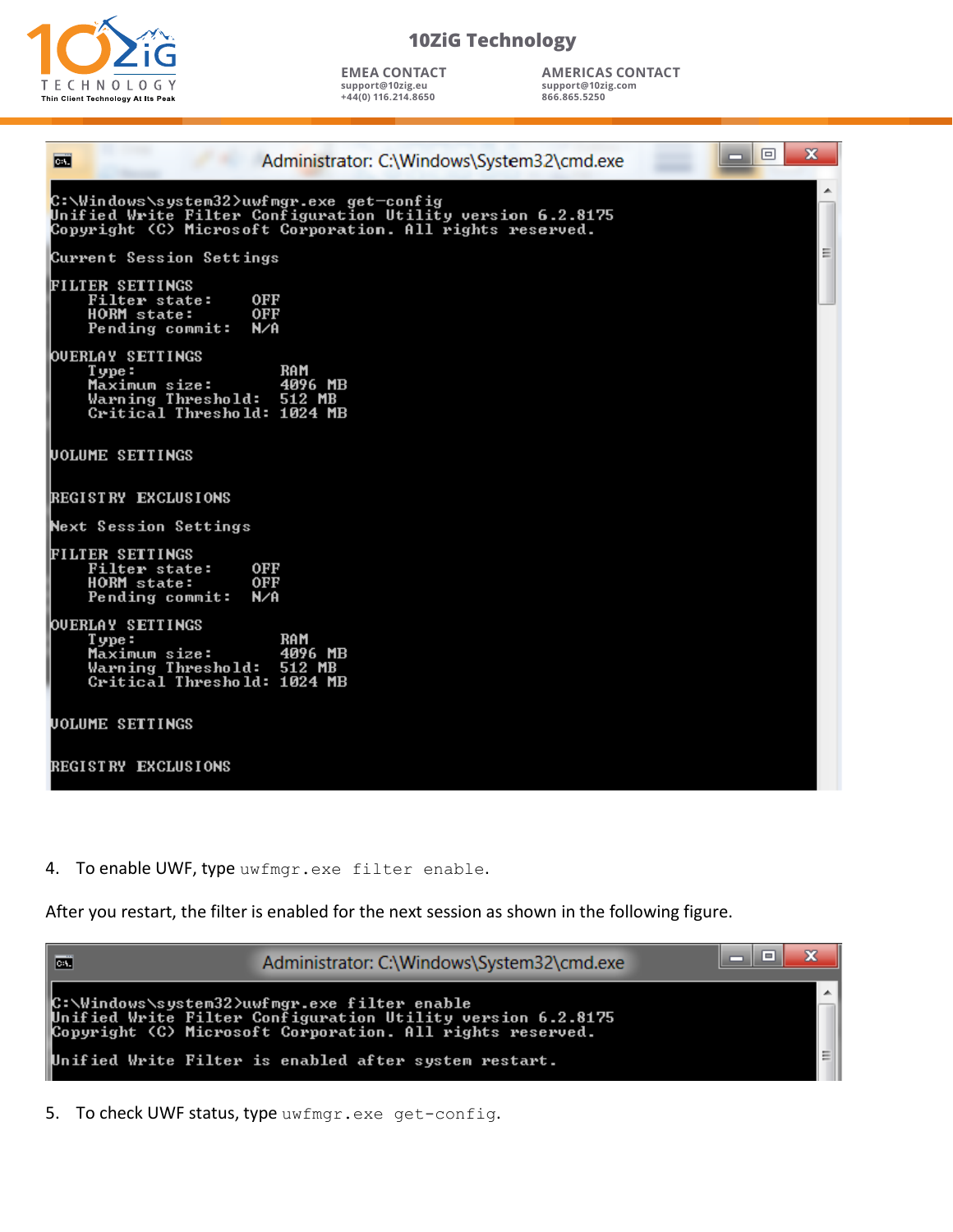

**EMEA CONTACT support@10zig.eu +44(0) 116.214.8650**

**AMERICAS CONTACT support@10zig.com 866.865.5250**

| C:N                                                                                                           | Administrator: C:\Windows\System32\cmd.exe                                                                               | 回<br>$\Box$ | $\mathbf{x}$ |
|---------------------------------------------------------------------------------------------------------------|--------------------------------------------------------------------------------------------------------------------------|-------------|--------------|
| C:\Windows\system32>uwfmgr.exe get-config                                                                     | Unified Write Filter Configuration Utility version 6.2.8175<br>Copyright (C) Microsoft Corporation. All rights reserved. |             | ۰            |
| Current Session Settings                                                                                      |                                                                                                                          |             | Ξ            |
| <b>FILTER SETTINGS</b><br>Filter state:<br><b>HORM</b> state:<br>Pending commit:                              | 0FF<br><b>OFF</b><br>N/A                                                                                                 |             |              |
| <b>OUERLAY SETTINGS</b><br>Type:<br>Maximum size:<br>Warning Threshold: 512 MB<br>Critical Threshold: 1024 MB | <b>RAM</b><br>4096 MB                                                                                                    |             |              |
| <b>NOLUME SETTINGS</b>                                                                                        |                                                                                                                          |             |              |
| REGISTRY EXCLUSIONS                                                                                           |                                                                                                                          |             |              |
| Next Session Settings                                                                                         |                                                                                                                          |             |              |
| FILTER SETTINGS<br>Filter state:<br><b>HORM</b> state:<br>Pending commit:                                     | <b>ON</b><br><b>OFF</b><br>N∕A                                                                                           |             |              |
| <b>OUERLAY SETTINGS</b><br>Type:<br>Maximum size:<br>Warning Threshold:<br>Critical Threshold: 1024 MB        | <b>RAM</b><br>4096 MB<br>512 MB                                                                                          |             |              |
| UOLUME SETTINGS                                                                                               |                                                                                                                          |             |              |
| <b>REGISTRY EXCLUSIONS</b>                                                                                    |                                                                                                                          |             |              |

6. To protect a volume with UWF, type uwfmgr.exe volume protect C:.

**Note** This command adds only volumes that exist in the system.

After you restart, the volume is added to the list of protected volumes in the next session, as shown in the following figure.



7. To check UWF status, type uwfmgr.exe get-config.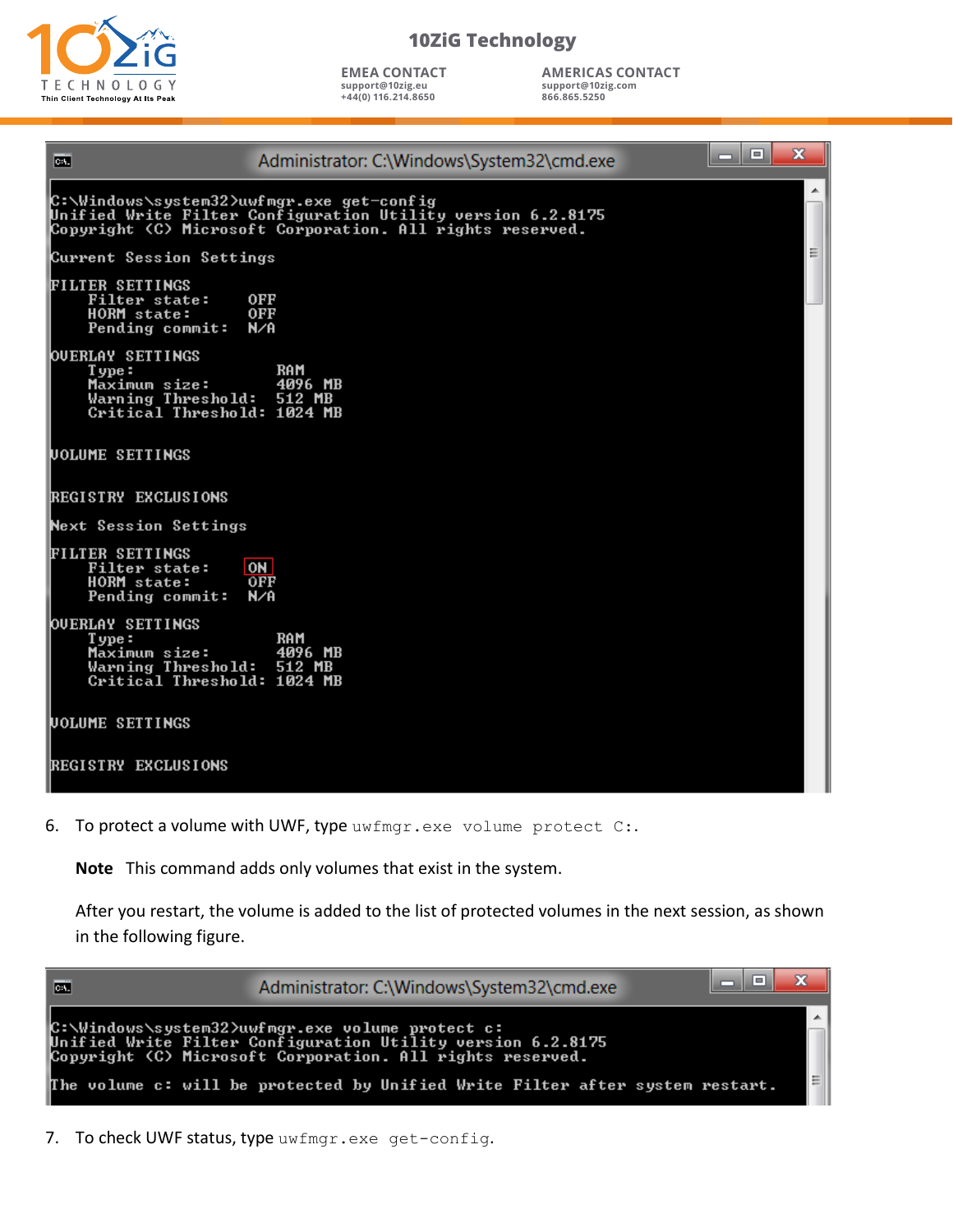

**EMEA CONTACT support@10zig.eu +44(0) 116.214.8650**

**AMERICAS CONTACT support@10zig.com 866.865.5250**

| Administrator: C:\Windows\System32\cmd.exe<br>œ                                                                                                                       | $\mathbf{x}$<br>回 |
|-----------------------------------------------------------------------------------------------------------------------------------------------------------------------|-------------------|
| C:\Windows\system32>uwfmgr.exe get-config<br>Unified Write Filter Configuration Utility version 6.2.8175<br>Copyright (C) Microsoft Corporation. All rights reserved. |                   |
| Current Session Settings                                                                                                                                              |                   |
| <b>FILTER SETTINGS</b><br>Filter state:<br>0FF<br><b>HORM</b> state:<br>0FF<br>Pending commit:<br>N∕A                                                                 |                   |
| <b>OUERLAY SETTINGS</b><br>RAM<br>Type:<br>Maximum size:<br>4096 MB<br>Warning Threshold: 512 MB<br>Critical Threshold: 1024 MB                                       |                   |
| <b>UOLUME SETTINGS</b>                                                                                                                                                |                   |
| REGISTRY EXCLUSIONS                                                                                                                                                   |                   |
| Next Session Settings                                                                                                                                                 |                   |
| <b>FILTER SETTINGS</b><br>Filter state:<br>0N<br>HORM state:<br>0FF<br>Pending commit:<br>N∕A                                                                         |                   |
| <b>OUERLAY SETTINGS</b><br>Type:<br>RAM<br>4096 MB<br>Maximum size:<br>Warning Threshold: 512 MB<br>Critical Threshold: 1024 MB                                       |                   |
| <b>UOLUME SETTINGS</b><br>Uolume Volume(8f53475f-4604-11e1-aeae-806e6f6e6963> [c:]                                                                                    |                   |
| <b>Uolume state:</b><br>Protected<br>Volume ID:<br>Uolume{8f53475f-4604-11e1-aeae-806e6f6e6963}                                                                       |                   |
| File Exclusions:                                                                                                                                                      |                   |
| <b>REGISTRY EXCLUSIONS</b>                                                                                                                                            |                   |

8. Restart the system.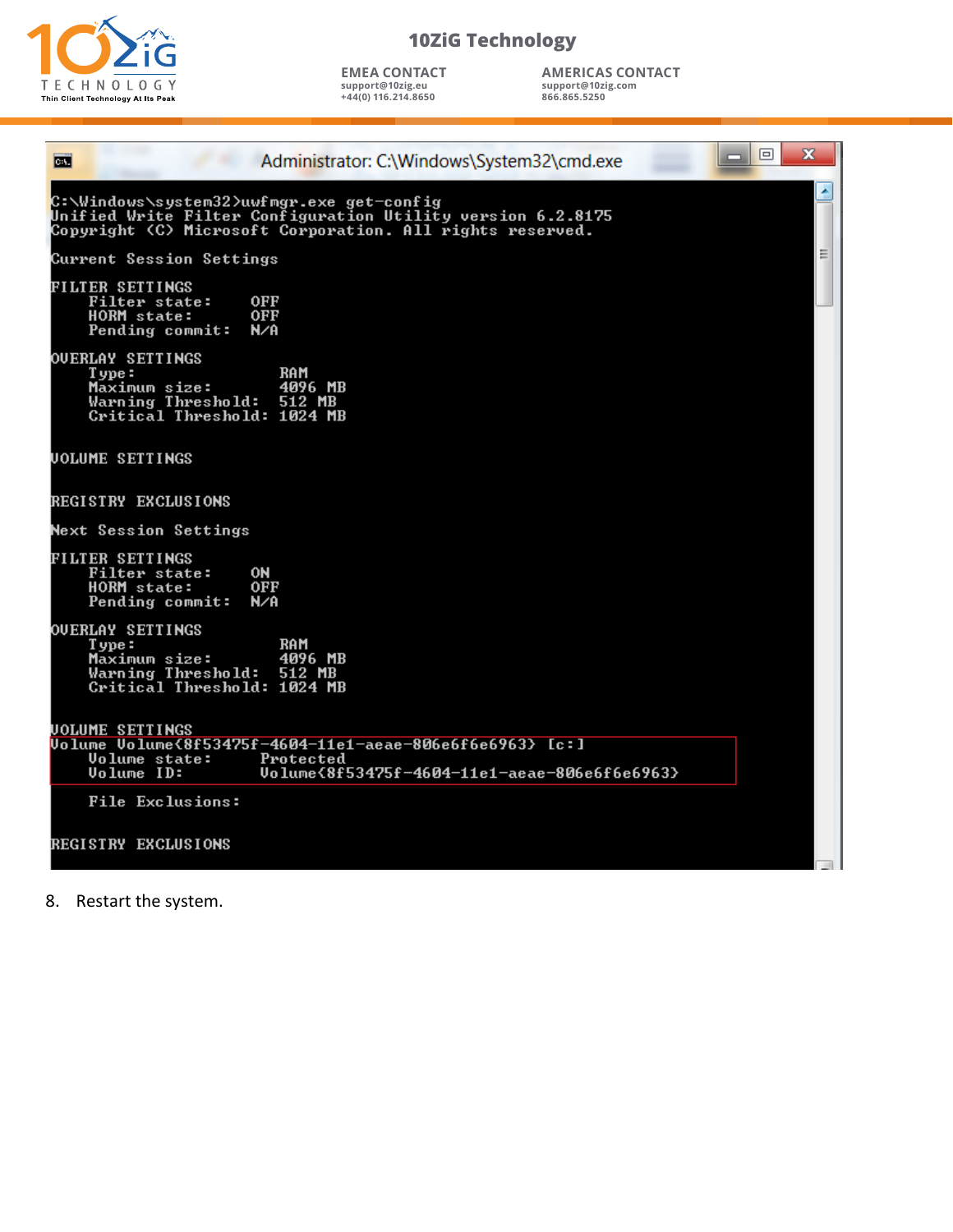

**EMEA CONTACT support@10zig.eu +44(0) 116.214.8650**

**AMERICAS CONTACT support@10zig.com 866.865.5250**

## **Step 3: Add file and registry exclusions to a UWF-protected Standard 8 system**

In this step, you will add file and registry exclusions to a UWF-protected Standard 8 system.

- 1. On the embedded device, open a command prompt as an administrator. For Windows Shell, to open a command prompt, do the following:
	- a. In Windows Explorer, navigate to \Windows\System32,right-click cmd.exe, and then click **Run as Administrator**.
	- b. Accept the UAC prompt.
- 2. To create sample folders and files to exclude, do the following:
	- a. At the command prompt, type the following commands:

```
md C:\aa\documents
md C:\mydir
notepad.exe C:\mydir\myfile.txt
```
b. Save the text file and then close Notepad.

**Note** Uwfmgr.exe does not support adding files and folders that do not exist yet to the exclusion list.

- 3. To add file and folder exclusions, do the following:
	- a. At the command prompt, type the following commands:

uwfmgr.exe file add-exclusion C:\mydir\myfile.txt

uwfmgr.exe file add-exclusion C:\aa\documents

**Note** To add an exclusion for a file or a folder that includes a space in the path, enclose the path in quotation marks, for example, "c:\My Files".

After you restart, the specified files and directories are added to the exclusion list in the next session as shown in the following figures.

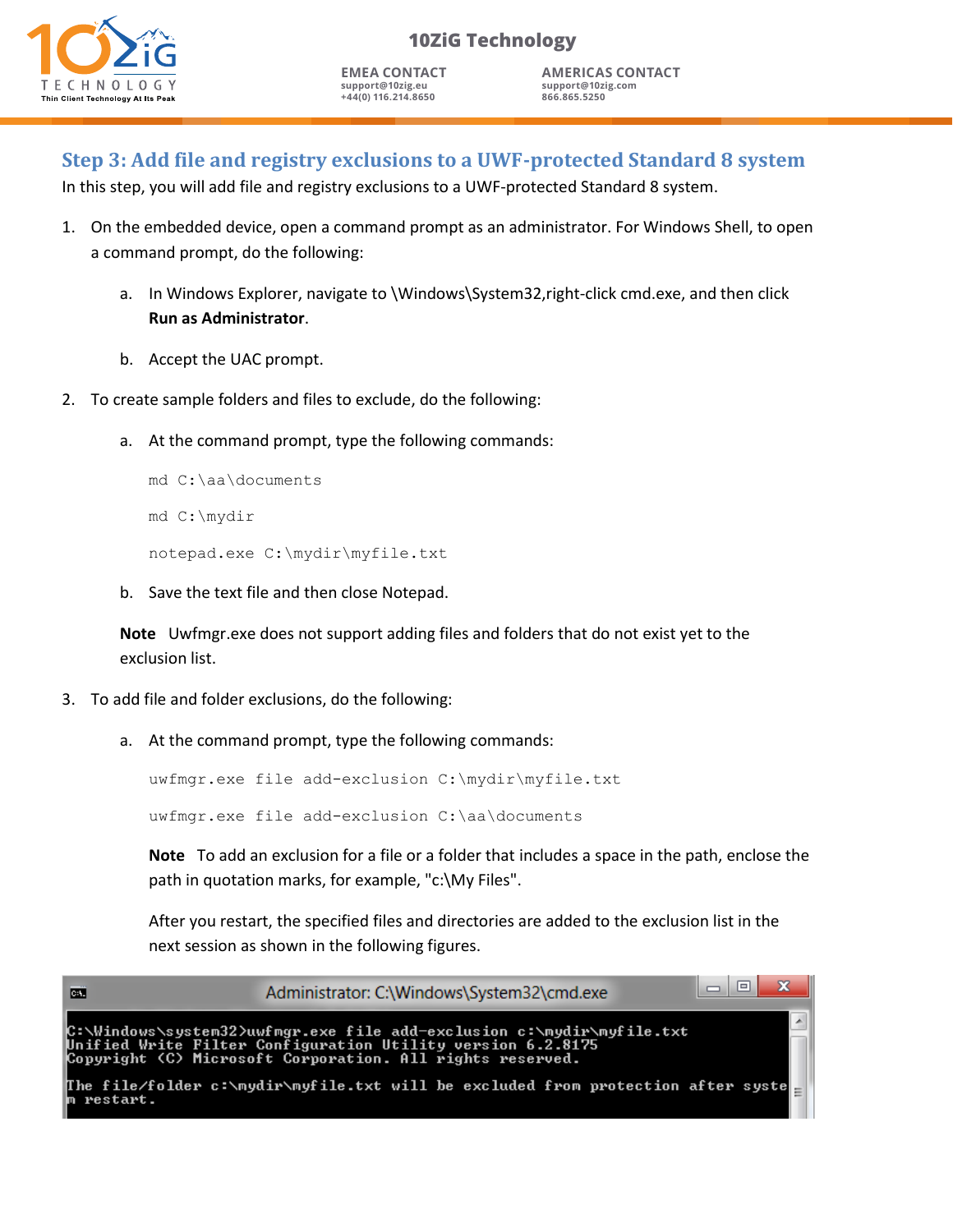

**EMEA CONTACT support@10zig.eu +44(0) 116.214.8650**

**AMERICAS CONTACT support@10zig.com 866.865.5250**



b. To check file exclusion status, type uwfmgr.exe file get-exclusions.



- 4. To add a registry key exclusion, do the following:
	- a. At the command prompt, type

```
uwfmgr.exe registry add-exclusion HKLM\Software\MySoftware\MyApp.
```
**Note** To add exclusion for a registry key that includes a space, enclose the registry key name in quotation marks.

After you restart, the specified registry key is added to the exclusion list in the next session as shown in the following figure.



b. To check the registry exclusion status, type uwfmgr.exe registry get-exclusions.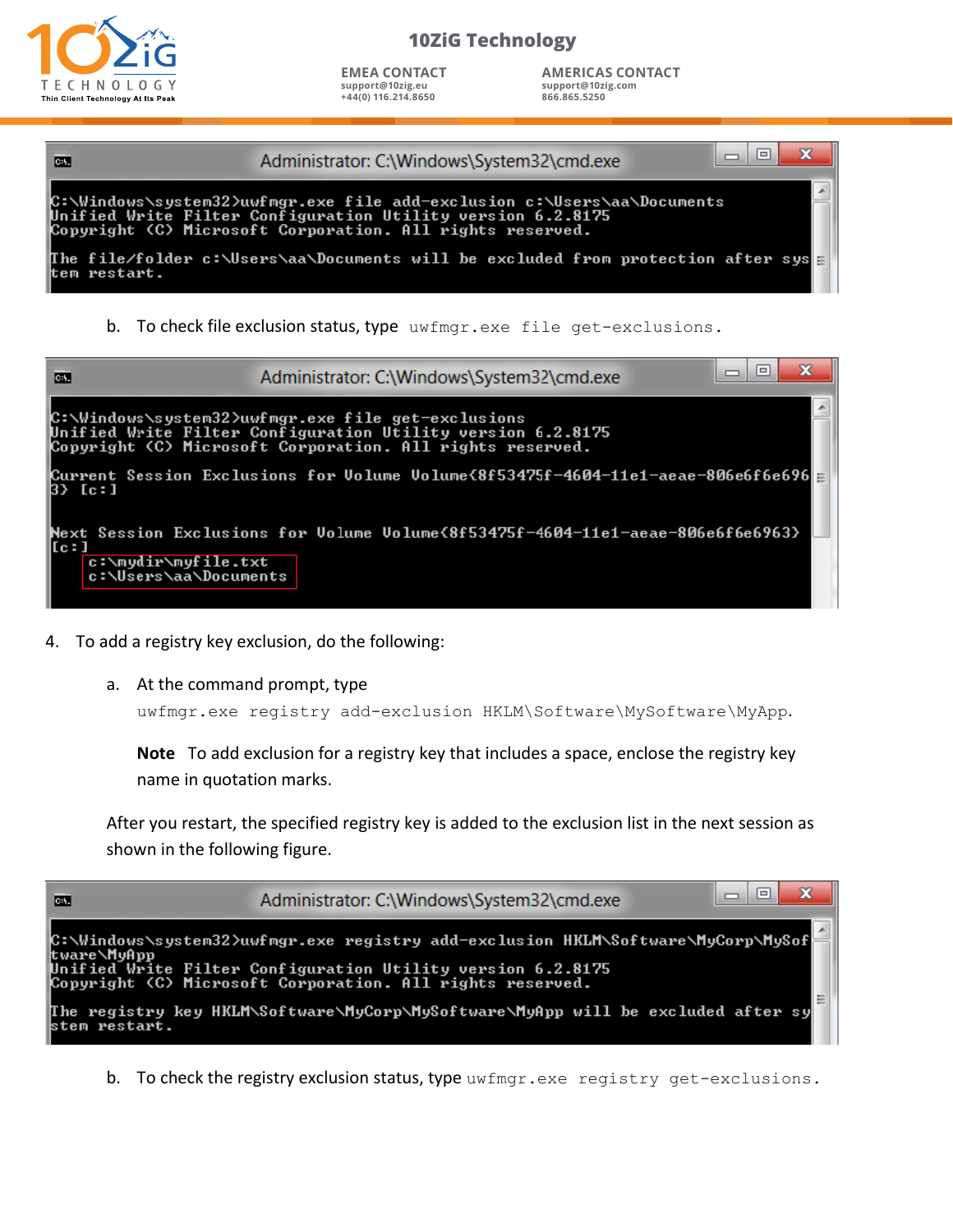

**EMEA CONTACT support@10zig.eu +44(0) 116.214.8650**

**AMERICAS CONTACT support@10zig.com 866.865.5250**

| $\overline{\mathbf{m}}$             | Administrator: C:\Windows\System32\cmd.exe                                                                                                                                         | l۰ | х |  |
|-------------------------------------|------------------------------------------------------------------------------------------------------------------------------------------------------------------------------------|----|---|--|
|                                     | C:\Windows\system32>uwfmgr.exe registry get-exclusions<br>Unified Write Filter Configuration Utility version 6.2.8175<br>Copyright (C) Microsoft Corporation. All rights reserved. |    |   |  |
| Current Session Registry Exclusions |                                                                                                                                                                                    |    |   |  |
| Next Session Registry Exclusions    | HKLM\Software\MyCorp\MySoftware\MyApp                                                                                                                                              |    |   |  |

c. To check UWF status, type uwfmgr.exe get-config.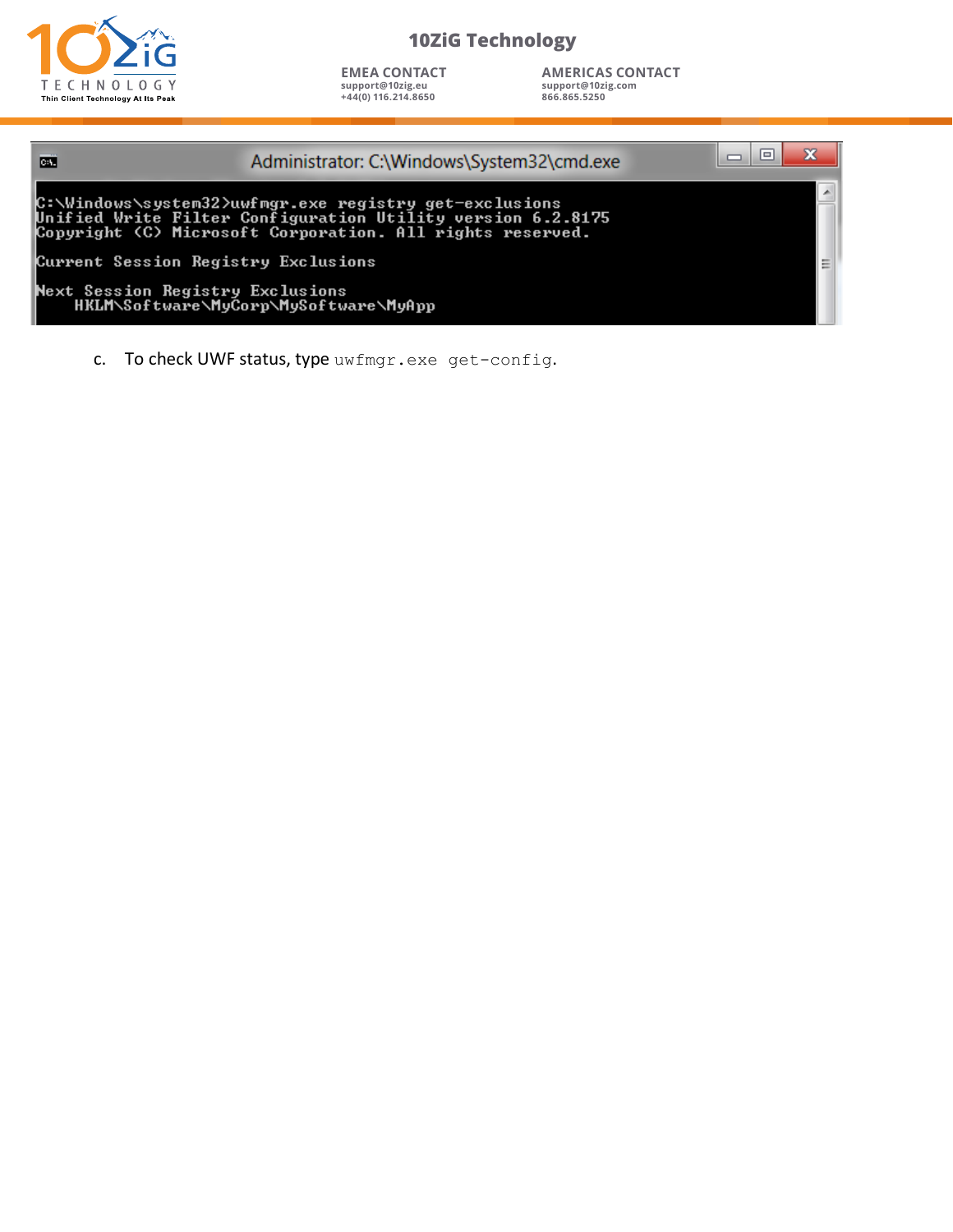

**EMEA CONTACT support@10zig.eu +44(0) 116.214.8650**

**AMERICAS CONTACT support@10zig.com 866.865.5250**



5. Restart the system.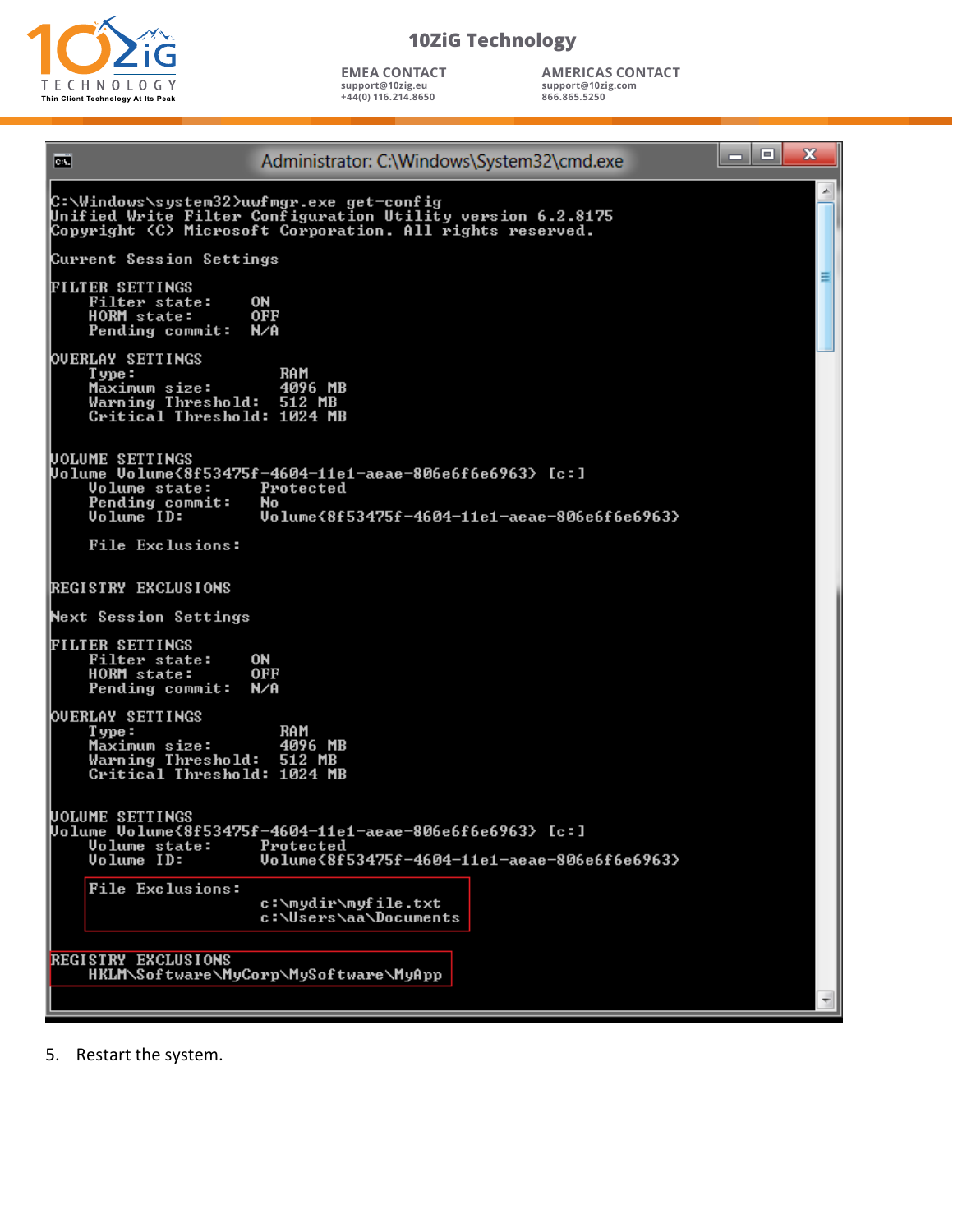

**EMEA CONTACT support@10zig.eu +44(0) 116.214.8650**

**AMERICAS CONTACT support@10zig.com 866.865.5250**

# **Step 4: To configure a UWF overlay for a protected Standard 8 system**

In this step, you will configure a *UWF overlay* or a cache for a protected Standard 8 system.

- 1. On the embedded device, open a command prompt as an administrator. For Windows Shell, to open a command prompt, do the following:
	- a. In Windows Explorer, navigate to \Windows\System32,right-click cmd.exe, and then click **Run as Administrator**.
	- b. Accept the UAC prompt.
- 2. To configure the UWF maximum overlay size, do the following:

**Note** To change maximum overlay size, you must first disable UWF in the current session.

a. At the command prompt, type uwfmgr.exe overlay set-size 2048.

After you restart, the maximum size is set to 2048 MB in the next session, as shown in the following figure.



b. To check the overlay settings status, type uwfmgr.exe overlay get-config.

| los. |                                                                                                                             | ⊫<br>$\Box$<br>Administrator: C:\Windows\System32\cmd.exe                                                                                                                 | х |
|------|-----------------------------------------------------------------------------------------------------------------------------|---------------------------------------------------------------------------------------------------------------------------------------------------------------------------|---|
|      |                                                                                                                             | C:\Windows\system32>uwfmgr_overlay_get-config<br>Unified Write Filter Configuration Utility version 6.2.8175<br>Copyright (C) Microsoft Corporation. All rights reserved. |   |
|      | Current Session Overlay Settings<br>Type:<br>Maximum size:<br>Warning Threshold: 512 MB<br>Critical Threshold: 1024 MB      | RAM<br>4096 MB                                                                                                                                                            |   |
|      | Next Session Overlay Settings<br>Type:<br>Maximum size: 2048 MB<br>Warning Threshold: 512 MB<br>Critical Threshold: 1024 MB | <b>RAM</b>                                                                                                                                                                |   |

3. To configure the UWF overlay warning threshold, type

uwfmgr.exe overlay set-warningthreshold 1024.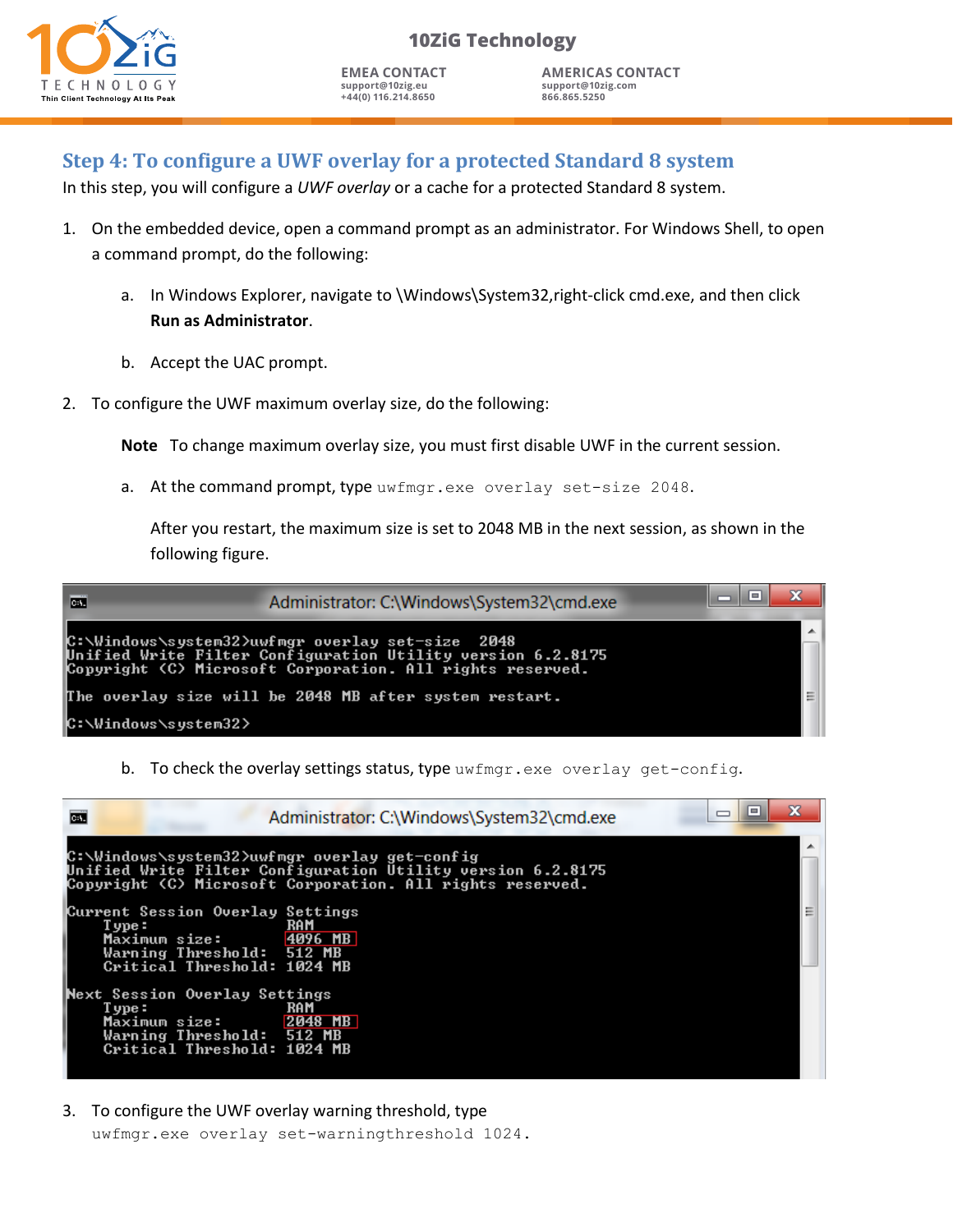

**AMERICAS CONTACT support@10zig.com 866.865.5250**

After you restart, the threshold is set to 1024 MB in the next session, as shown in the following figure.



4. To configure the UWF overlay critical threshold, type

uwfmgr.exe overlay set-criticalthreshold 1500.

After you restart, the threshold is set to 1500 MB in the next session, as shown in the following figure.



5. To display the UWF overlay consumption, type uwfmgr.exe overlay get-consumption.

The current overlay consumption displays, as shown in the following figure.



6. To display the UWF overlay available space, type uwfmgr.exe overlay get-consumption.

The current overlay consumption displays, as shown in the following figure.

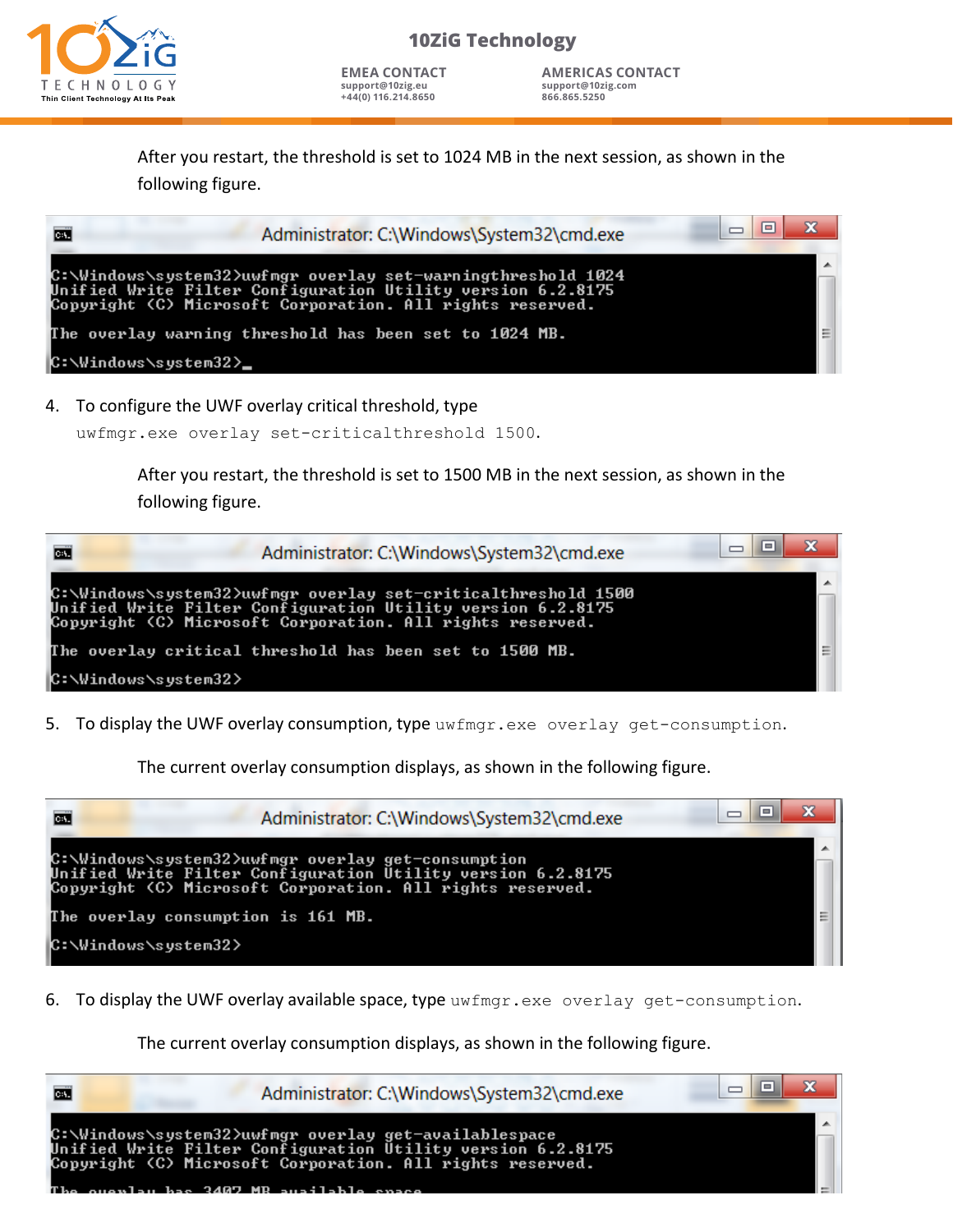

**AMERICAS CONTACT support@10zig.com 866.865.5250**

7. To change the overlay type, do the following:

**Note** To change the overlay type, you must first disable UWF in the current session. To change overlay type to DISK mode, the overlay maximum size must be at least 1024M.

a. To change overlay type from RAM to DISK, type uwfmgr.exe overlay set-type DISK.

| <b>CET</b>           | Administrator: C:\Windows\System32\cmd.exe                                                                                                                                        | $\mathbf{x}$ |
|----------------------|-----------------------------------------------------------------------------------------------------------------------------------------------------------------------------------|--------------|
|                      | C:\Windows\system32>uwfmgr.exe_overlay_set-type_DISK_<br>Unified Write Filter Configuration Utility version 6.2.8400<br>Copyright (C) Microsoft Corporation. All rights reserved. |              |
|                      | The overlay type will be set to DISK after system restart.                                                                                                                        |              |
| C:\Windows\system32> |                                                                                                                                                                                   |              |

b. To verify that the overlay type will be DISK in the next session after you restart, type uwfmgr.exe overlay get-config.

| lca.                                                                                                                     | Administrator: C:\Windows\System32\cmd.exe                                                                                                                                     | $\Box$ | Σ        |
|--------------------------------------------------------------------------------------------------------------------------|--------------------------------------------------------------------------------------------------------------------------------------------------------------------------------|--------|----------|
|                                                                                                                          | ∥C:\Windows\system32>uwfmgr.exe overlay get-config<br>Unified Write Filter Configuration Utility version 6.2.8400<br>Copyright (C) Microsoft Corporation. All rights reserved. |        | $\wedge$ |
| Current Session Overlay Settings<br>T ype :<br>Maximum size:<br>Warning Threshold: 512 MB<br>Critical Threshold: 1024 MB | <b>RAM</b><br>1024 MB                                                                                                                                                          |        |          |
| Next Session Overlay Settings<br>T ype :<br>Maximum size:<br>Warning Threshold: 512 MB<br>Critical Threshold: 1024 MB    | Disk<br>1024 MB                                                                                                                                                                |        |          |
| ∥C:\Windows\system32>                                                                                                    |                                                                                                                                                                                |        |          |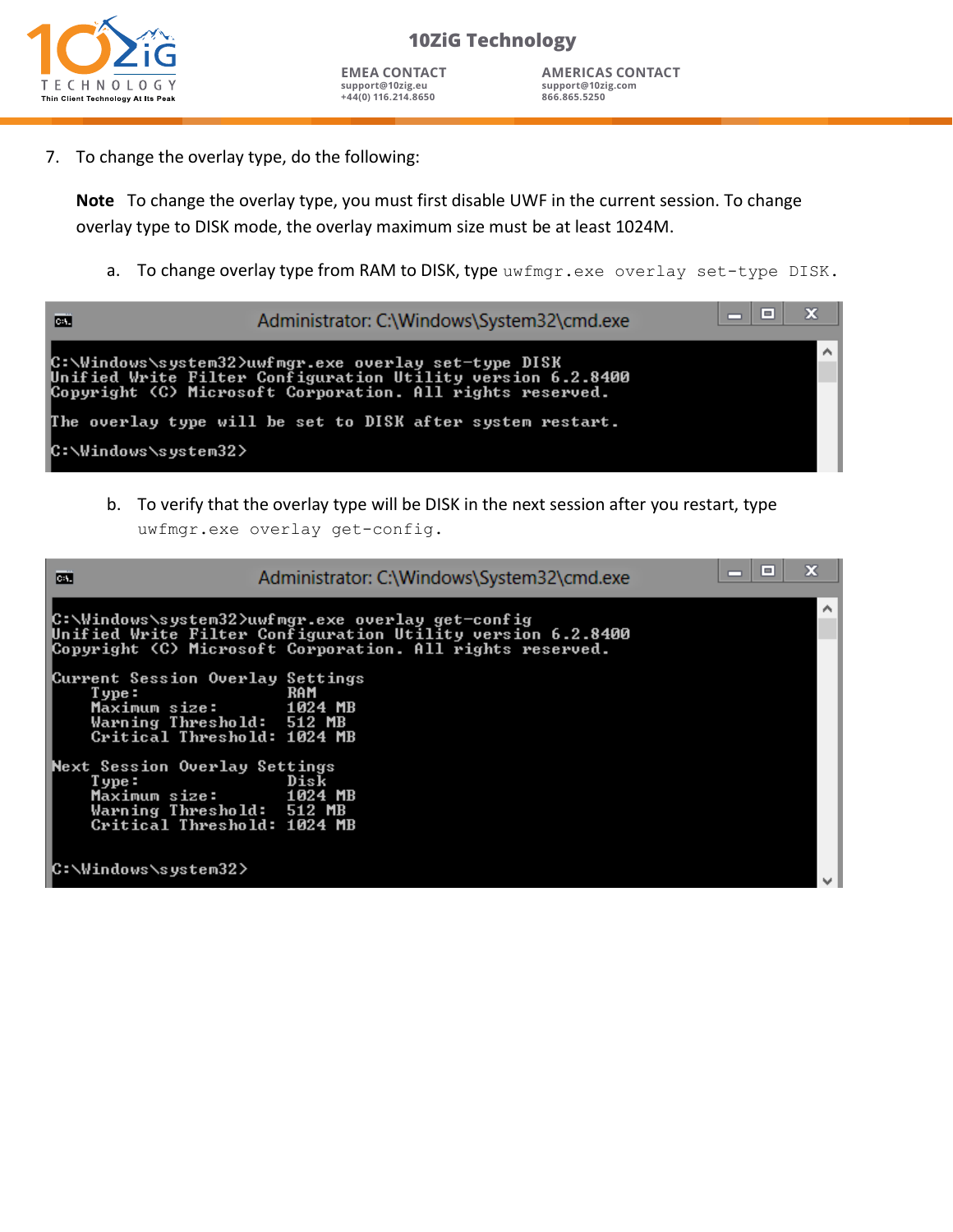

**EMEA CONTACT support@10zig.eu +44(0) 116.214.8650**

**AMERICAS CONTACT support@10zig.com 866.865.5250**

# **Step 5: To configure HORM for a Standard 8 system**

In this step, you will configure Hibernate Once/Resume Many (HORM) for a Standard 8 system.

- 1. On the embedded device, open a command prompt as an administrator. For Windows Shell, to open a command prompt, do the following:
	- In Windows Explorer, navigate to \Windows\System32,right-click cmd.exe, and then click **Run as Administrator**.
	- Accept the UAC prompt.
- 2. To enable hibernation on your device, type powercfg  $/h$  on.

C:\Windows\system32>powercfg /h on C:\Windows\system32>

3. To enable Unified Write Filter (UWF) on your device, type  $\text{uwrmap r filter}$  enable.

```
C:\Users\admin>uwfmgr filter enable<br>Unified Write Filter Configuration Utility version 6.2.8441
Copyright (C) Microsoft Corporation. All rights reserved.
Unified Write Filter is enabled after system restart.
```
4. To protect all volumes on your device, type uwfmgr volume protect all.

**Note** DVD RW Drive and Floppy Drive throws an expected error that can be safely ignored.

| ГÖ                                                                                 | <b>Administrator: Command Prompt</b>                                                                                                          |  | $   \times$ $-$ |
|------------------------------------------------------------------------------------|-----------------------------------------------------------------------------------------------------------------------------------------------|--|-----------------|
| C:\Users\admin>uwfmgr_volume_protect_all                                           | Unified Write Filter Configuration Utility version 6.2.8441                                                                                   |  | $\sim$          |
|                                                                                    | Copyright (C) Microsoft Corporation. All rights reserved.<br>The volume Volume{2bf6e7cc-c70e-11e1-91a9-806e6f6e6963} will be protected by Uni |  |                 |
| fied Write Filter after system restart.<br>fied Write Filter after system restart. | The volume Volume{2bf6e7cb-c70e-11e1-91a9-806e6f6e6963} will be protected by Uni                                                              |  |                 |
| d Write Filter (Not supported).                                                    | Error: Could not protect Volume(2bf6e7d0-c70e-11e1-91a9-806e6f6e6963) by Unifie                                                               |  |                 |

5. To restart your device to enable UWF, type shutdown  $/r/t = 0$ .



6. After your system restarts, to verify the UWF changes that you have made on your device, type uwfmgr get-config.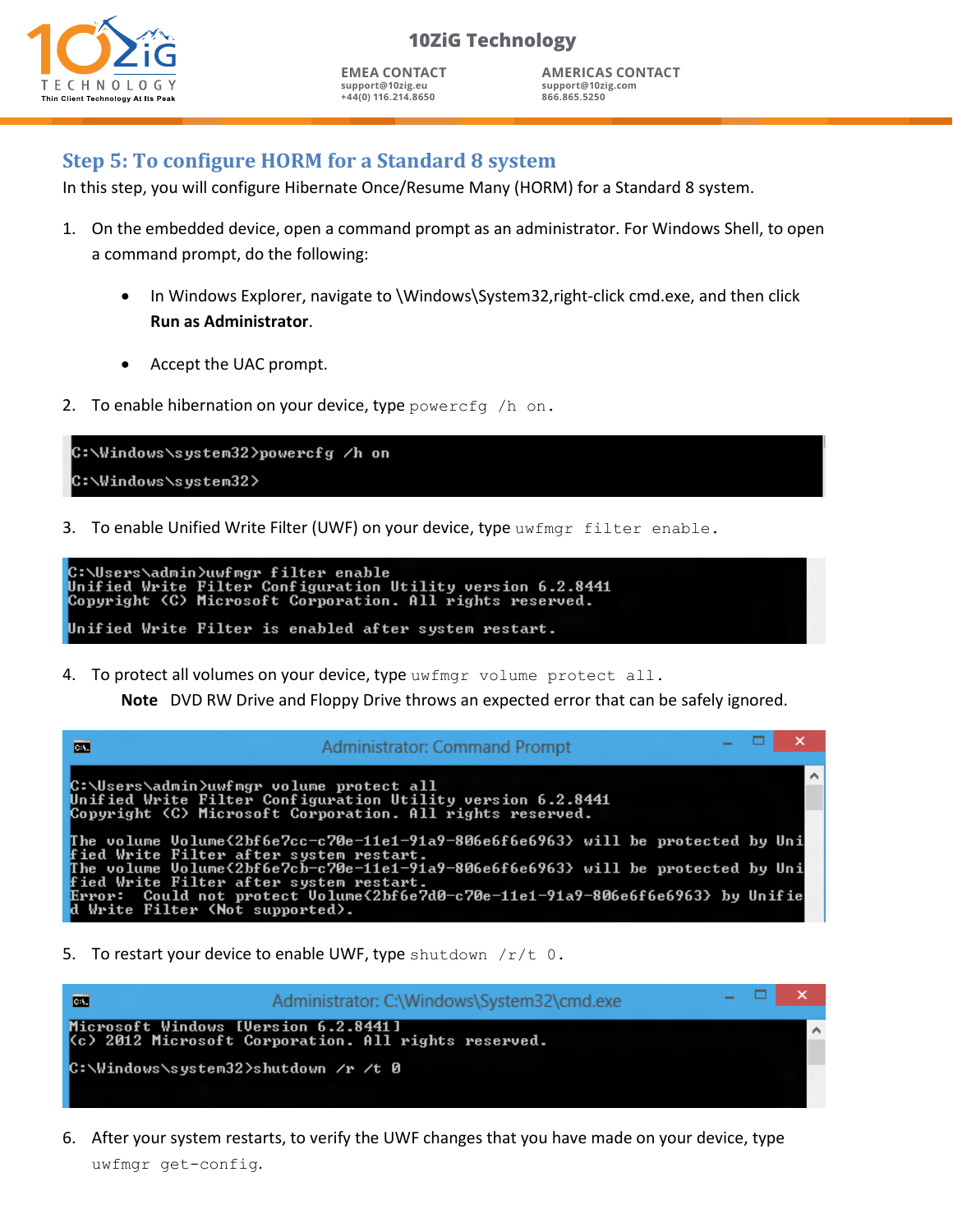

**EMEA CONTACT support@10zig.eu +44(0) 116.214.8650**

**AMERICAS CONTACT support@10zig.com 866.865.5250**

 $\boldsymbol{\mathsf{x}}$ ▭ **Administrator: Command Prompt** œ C:\Users\admin>uwfmgr get-config<br>Unified Write Filter Configuration Utility version 6.2.8441<br>Copyright (C) Microsoft Corporation. All rights reserved. ۸ **Current Session Settings FILTER SETTINGS** Filter state: **ON** HORM state: **OFF** Pending commit: N∕A **OUERLAY SETTINGS** Type:<br>Maximum size: **RAM** 1024 MB Warning Threshold: 512 MB<br>Critical Threshold: 1024 MB **UOLUME SETTINGS** Protected **Volume state: Pending commit:**<br>Volume ID: **No** Uolume<2bf6e7cc-c70e-11e1-91a9-806e6f6e6963> File Exclusions: Protected<br>No Uolume state: Pending commit:<br>Uolume ID: Uolume(2bf6e7cb-c70e-11e1-91a9-806e6f6e6963) File Exclusions: \*\*\* No exclusions REGISTRY EXCLUSIONS<br>EXTERN No exclusions **Next Session Settings FILTER SETTINGS** Filter state: **ON HORM** state: **OFF** Pending commit: N/A **OUERLAY SETTINGS**  $Type:$ **RAM** Maximum size: 1024 MB<br>Warning Threshold: 512 MB<br>Critical Threshold: 1024 MB **UOLUME SETTINGS** Volume Volume{2bf6e7cc-c70e-11e1-91a9-806e6f6e6963} [X:]<br>Uolume Volume state: Protected<br>Uolume ID: Uolume{2bf6e7cc-c70e-11e1-91a9-806 Uolume<2bf6e7cc-c70e-11e1-91a9-806e6f6e6963> File Exclusions:<br>Uolume Volume{2bf6e7cb-c70e-11e1-91a9-806e6f6e6963} [C:]<br>Uolume state: Protected<br>Uolume ID: Uolume{2bf6e7cb-c70e-11e1-91a9-806 File Exclusions: ume volume(25)<br>Uolume state:<br>Uolume ID: Uolume<2bf6e7cb-c70e-11e1-91a9-806e6f6e6963> File Exclusions: \*\*\* No exclusions

REGISTRY EXCLUSIONS \*\*\* No exclusions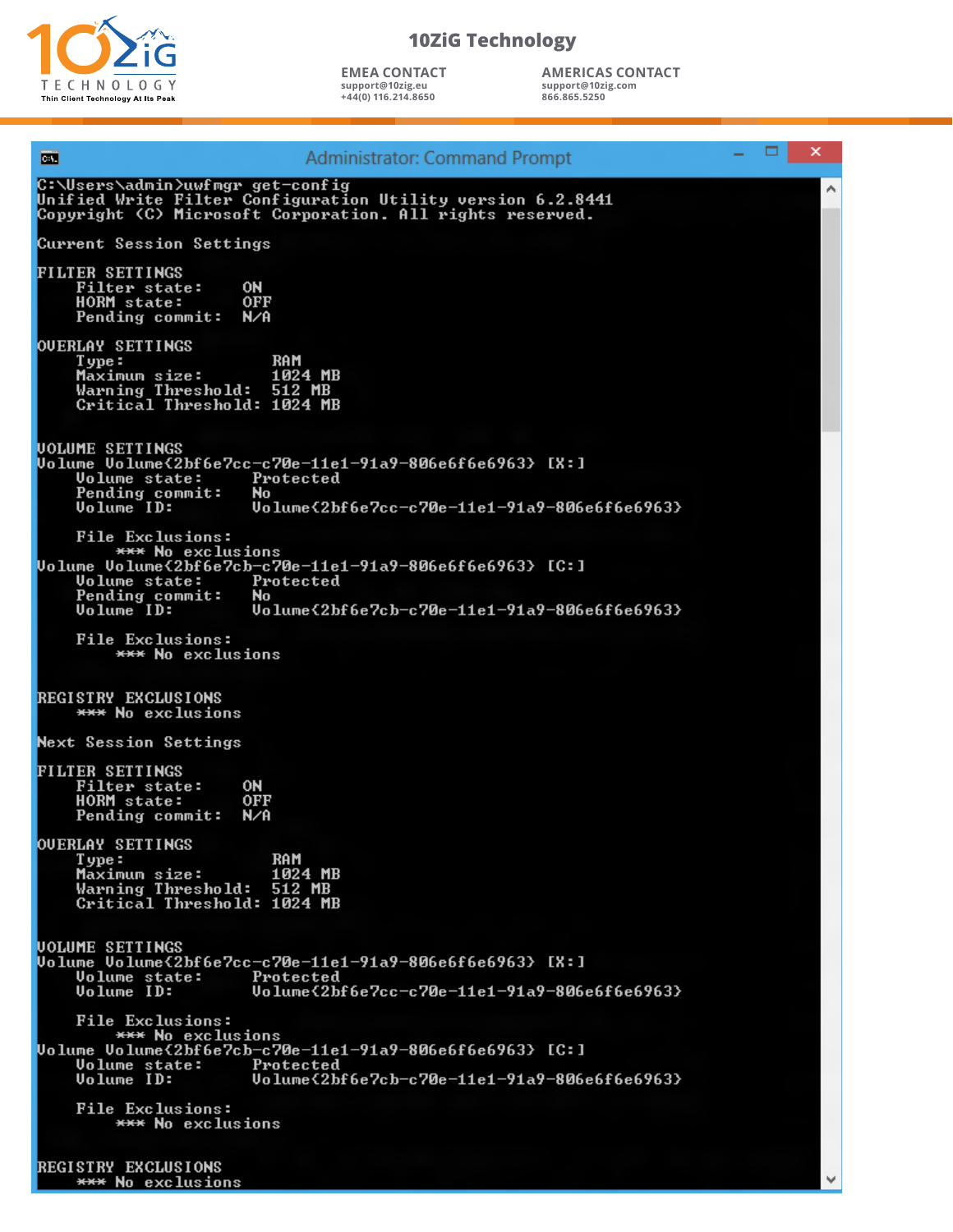

**AMERICAS CONTACT support@10zig.com 866.865.5250**

7. To enable HORM on your system, type uwfmgr filter enablehorm. **Note** Remove all file and registry exclusions before you enable HORM.

| <b>For</b>                                               | <b>Administrator: Command Prompt</b>                                                                                                                                 | $  \sqrt{2}$ |          |
|----------------------------------------------------------|----------------------------------------------------------------------------------------------------------------------------------------------------------------------|--------------|----------|
| C:\Users\admin>uwfmgr filter enableHORM                  | Unified Write Filter Configuration Utility version 6.2.8441<br>Copyright (C) Microsoft Corporation. All rights reserved.                                             |              | $\wedge$ |
| tionality.<br>nay bring the system into corrupted state. | Unified Write Filter enabled HORM.  Please hibernate the system to use HORM func<br>The system must be hibernated at least once after run enable-horm command, or it |              |          |

- 8. (Optional) In Control Panel, set the Power Option "When I press the power button" to avoid displaying the Command Prompt when resuming from hibernation, or use a script to close the command prompt on startup.
- 9. To hibernate the system one time to create an initial hibernation file at the command prompt, type shutdown /h.

| 画                          | <b>Administrator: Command Prompt</b> |  |  |
|----------------------------|--------------------------------------|--|--|
| C:∖Users∖admin>shutdown ∕h |                                      |  |  |

- 10. Press the power button to wake the system from hibernation.
- 11. After the system starts from hibernation to create an initial hibernation file, to shut down and restart the system, type shutdown  $/r /t 0$ .



12. When HORM is enabled, you cannot change the UWF configuration. To make changes, you must first disable HORM. To disable HORM, type uwfmgr filter disablehorm.



13. To restart the system to finish disabling HORM, type shutdown  $/r /t 0$ .